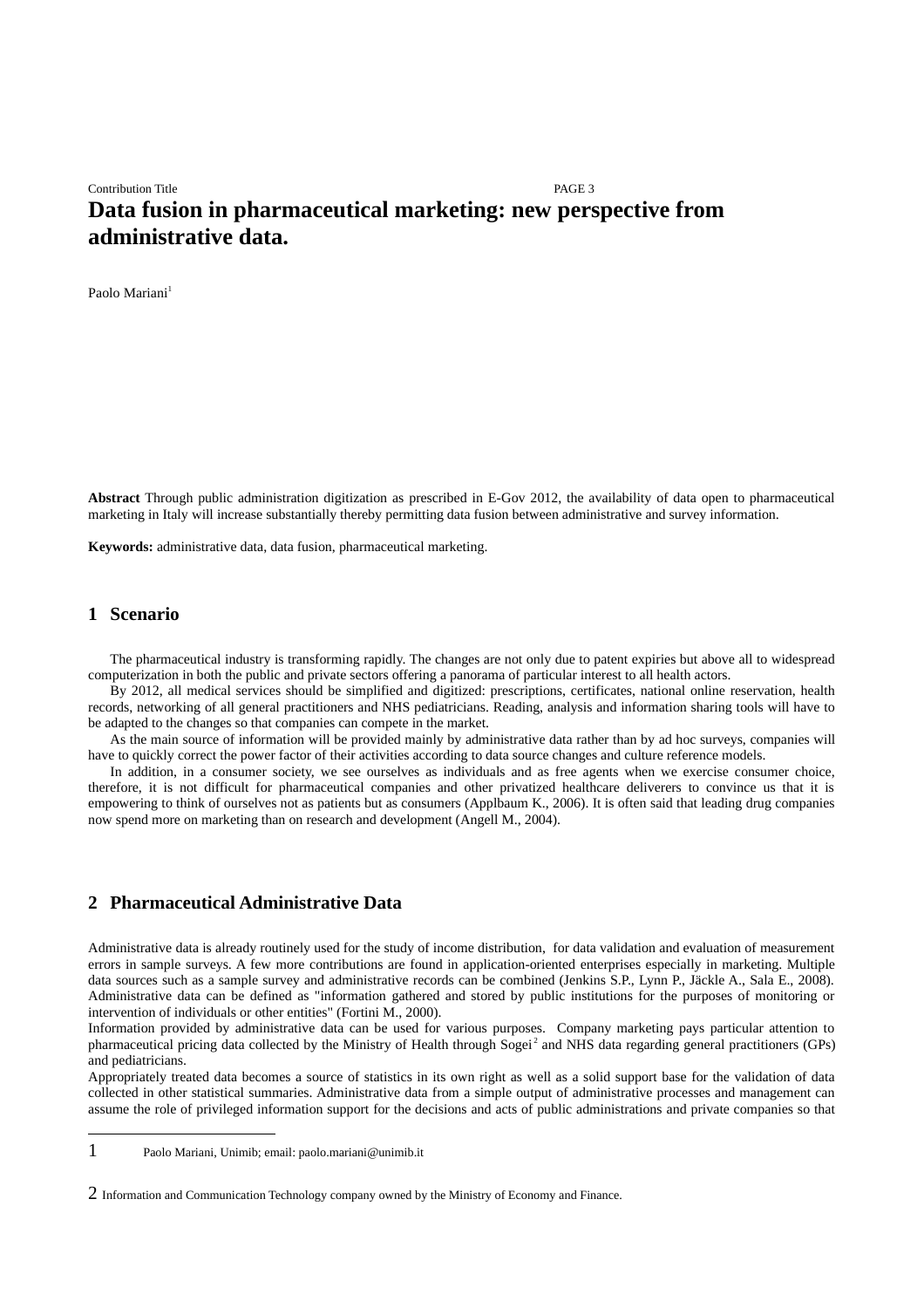#### PAGE 4 Name of First Author and Name of Second Author

they are able to provide targeted and timely responses to public needs. Thereby, they also foster the development of the entire national economic system and benefit from research as a driver (Calzaroni M., 2008). In the specific case of public administration, multiple repositories from various sources need to be integrated as none of them is complete in all research aspects but each potentially provides information and relevant specifications. (Aimetti P., Zavanella B., 2004, Martini M., 2000).

Many firms routinely compile databases reporting transactions with their customers (database marketing) which can be of great value for direct/micro marketing. When the prescription 'database marketing' ( from the administrative archive) becomes available, companies will be able to extract relevant information to take competitive advantage. (Wedel M., Kamakura W., Bockenholt U., 2000).

## **3 Data Fusion in Pharmaceutical Marketing**

Various terminology describes the fusion or integration of data sets, for example: multisource imputation, data attribution, data fusion, statistical record linkage, statistical matching, micro data set merging, and so on. Data fusion is generally defined as the use of techniques that gathers and combine data from multiple sources. Fused data is expected to be more informative than the original inputs. Furthermore, data fusion is integration followed by reduction or replacement whereas data integration is the combining of data.

The matching of subjects considered in all archives requires special techniques of integration of information as the data relating to the same statistical unit is contained in multiple repositories.

The general problem of data fusion can best be illustrated using a schematic representation (van der Putten, P., Kok, J.N., 2010) in Figure 1. In this representation data set A is the GPs database and contains knowledge and information (represented by J items) from physicians. Data set B contains knowledge and information (represented by  $J + 1$  items) from a small group of physicians. The first amount of knowledge and information (represented by the first J items) for a single customer is the same in each data set. However, from the small group of physicians in data set B there is some additional knowledge and information, that is, item  $J + 1$ . The goal of this technique is to fuse the extra knowledge and information in data set B, that is, item  $J + 1$ , to data set<sup>[3](#page-1-0)</sup>. As a result of this data fusion, the knowledge and information about item  $J + 1$  becomes known for all physicians in the database, data set A. (van Hattum P. and Hoijtink H., 2008)

#### **Figure 1:** Data Fusion for database marketing



Figure 1: Schematic representation of data fusion in marketing (derived and adjusted from Van der Putten et al.<sup>5</sup>)

#### Source: van Hattum P. and Hoijtink H., 2008.

While awaiting the new administrative data, an example of the potential of new sources can be inferred from the use of a joint first data set A that collects administrative data of the entire population of general practitioners working in Italy and a second data set B containing the results of a survey conducted by an independent international market research on a sample of 3.000 GPs (usually 5-8% of the universe) working in Italy and drawn from the universe defined by the first data set. Both data sets do not show variables with high discriminating power, such as name and surname of the doctor, for reasons of data privacy.

The variables common to each physician within the two files are:

- the birth year
- the graduation year
- the number of patients
- the work district
- the medical specialization

<span id="page-1-0"></span><sup>3</sup> Nearest neighbor, logistic regression and based clustering approach are methods widely used.